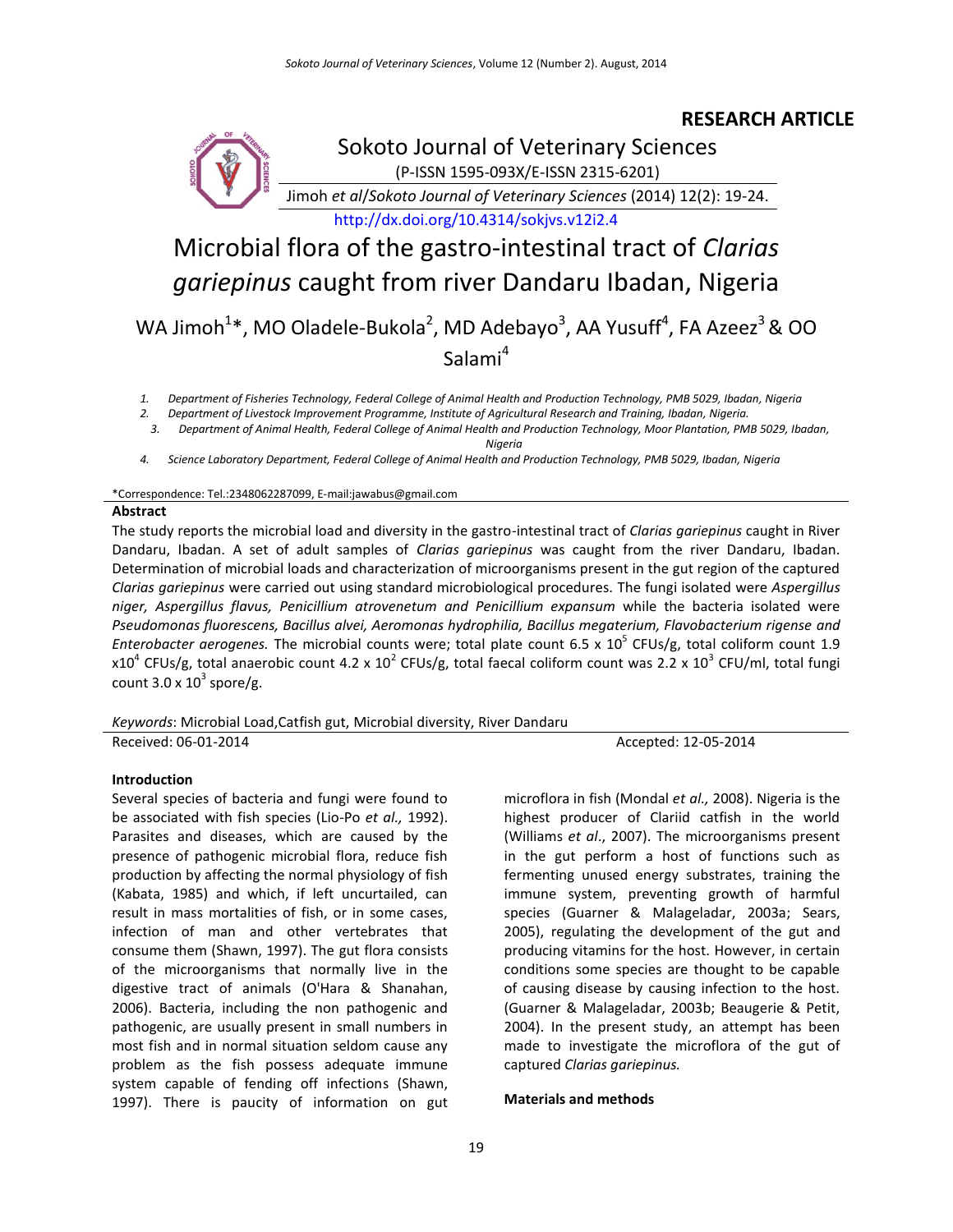# *Collection of specimen*

Twelve 250±5.8g of *Clarias gariepinus* were collected from fishermen at river Dandaru, Ibadan, Oyo state, Nigeria. The samples collected from the wild were visually examined and confirmed to be apparently healthy.

#### *Dissection of the specimens*

Each of the specimens was dissected aseptically to remove the gut (the entire alimentary canal). The glasswares were sterilized in an oven at 160  $^0$ C for 90 minutes. Absolute alcohol was used to sterilize the surface of the working table. The gastro-intestinal tract of each sample was cut into fore-gut, hind-gut and mid-gut.

#### *Isolation and characterization of microflora*

Each organ was placed in sterile bottle containing 5ml sterile distilled water and vigorously shaken to allow the content to dissociate in water. Then from each suspension 0.1ml was pour plated, using freshly prepared Sabouraud Dextrose Agar medium (SDA). The plates after being covered were gently swirled to evenly mix up and allowed to gel. The plates were allowed to stay in the inoculating chamber for  $3 - 4$ days. Representative colonies emerging from the plates were grouped according to their cultural characteristics, purified by repeated sub–culturing and maintained on appropriate agar slants as stock culture. Microscopic examination of young, actively growing moulds was on the basis of structures bearing spores and on the spore themselves; presence or absence of septation, rhizoid or other tissues. The microbial isolates were identified by their micro-morphology as well as the colour and micro-morphology of their sporulating structures and conidia according to Onions *et al.* (1981). For bacteria count and isolation, the gastro-intestinal tract (GIT) of each sample was placed in sterile bottle containing 5ml sterile distilled water and vigorously shaken to allow the content to dissociate in water. 1ml was taken and serially diluted to  $10^{-6}$ . Microbial load determination, isolation and characterization of microorganisms using serial

dilution and pour plate method were carried out using nutrient agar. Representative colonies emerging from the plates after incubation at 37°C for 24hours were grouped according to their cultural characteristics, purified by repeated sub-culturing and maintained on appropriates agar slants as stock cultures. The bacterial isolates were tested for Gram reaction (Claus, 1992), morphology, motility, catalase and oxidase reactions, citrate utilization, coagulase production, starch hydrolysis and sugar fermentation (Seeley & Van Demark 1972; Harrigan & McCance, 1976). The resultant colonies were characterized and identified using the criteria of Holt *et al.* (1994).

#### *Microbial count*

Bacteria colonies which developed after incubation were subjected to counting and were expressed in Colony Forming Unit (CFU)/g and CFU/ml for faecal coliform count. The total fungal counts were expressed as spore/g.

#### **Results**

Table 1 shows the microbial count of clariid catfish caught from river Dandaru, Ibadan. The total plate count was 6.5 x  $10^5$  CFUs/g, Total coliform count was 1.9 x10<sup>4</sup> CFUs/g, total anaerobic count was 4.2 x 10<sup>2</sup> CFUs/g, Total faecal coliform count was 2.2  $\times$  10<sup>3</sup> CFU/ml. Total Fungi Count was  $3.0 \times 10^3$  spore/g. Table 2 shows the results of morphological and biochemical tests used in identifying bacteria isolates from the gastro-intestinal tract of clarrid catfish caught from river Dandaru, Ibadan. The bacteria isolates were *Pseudomonas fluorescens, Bacillus alvei, Bacillus licheniformis, Aeromonas hydrophilia, Bacillus megaterium, Flavobacterium rigense* and *Enterobacter aerogenes*. The identification of fungi isolates from the gastrointestinal tract of clariid catfish caught from river Dandaru, Ibadan is presented in table 3. The isolated fungi were *Aspergillus niger, Aspergillus flavus, Penicillium atrovenetum* and *Penicillium expansum.*

|                       | Parameters                  | Count               |
|-----------------------|-----------------------------|---------------------|
| Bacteria Count        | Total plate count           | $6.5 \times 10^{5}$ |
| (CFU/g)               | Total coliform count        | $1.9 \times 10^{4}$ |
|                       | Total anaerobic count       | $4.2 \times 10^{2}$ |
| (CFU/ml)              | Total faecal coliform count | $2.2 \times 10^{3}$ |
| Fungi Count (Spore/g) | Total fungi count           | $3.0 \times 10^{3}$ |

**Table 1**: Microbial count in the gastrointestinal tract of clariid catfish caught from river Dandaru, Ibadan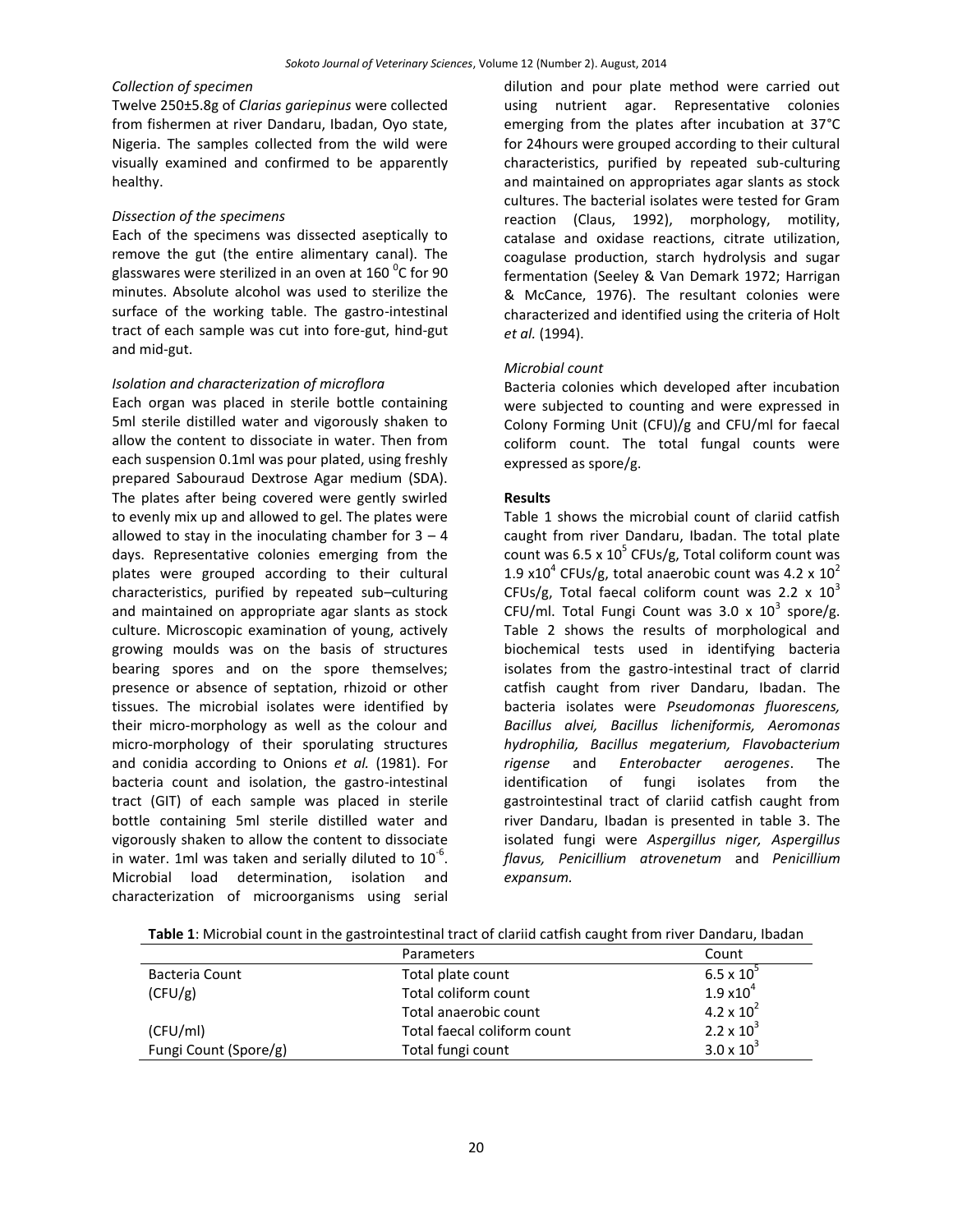| <b>Parameters</b>    |                | 1           | $\overline{2}$  | 3          | 4               | 5                                                                                               | 6              | $\overline{\mathbf{z}}$ |
|----------------------|----------------|-------------|-----------------|------------|-----------------|-------------------------------------------------------------------------------------------------|----------------|-------------------------|
| <b>Gram Reaction</b> |                |             |                 |            |                 |                                                                                                 |                |                         |
| Cell Morphology      |                |             | R               |            |                 |                                                                                                 |                |                         |
| Catalase             |                |             |                 |            |                 |                                                                                                 |                |                         |
| Oxidase              |                |             |                 |            |                 |                                                                                                 |                |                         |
| Casein Hydrolysis    |                |             |                 |            |                 |                                                                                                 |                |                         |
| Gelatin Hydrolysis   |                |             |                 |            |                 |                                                                                                 |                | (+)                     |
| Starch Hydrolysis    |                |             |                 |            |                 | $^{(+)}$                                                                                        |                |                         |
| Methyl Red           |                |             |                 |            |                 |                                                                                                 |                |                         |
| Voges-Proskair       |                |             |                 |            |                 |                                                                                                 |                |                         |
| Nitrate Reduction    |                |             |                 |            |                 |                                                                                                 |                |                         |
| Growth               | $60^{\circ}$ C |             |                 |            |                 |                                                                                                 |                |                         |
|                      | $30^0C$        |             |                 |            |                 |                                                                                                 |                |                         |
| Coagulase            |                |             |                 |            |                 |                                                                                                 |                |                         |
| Urease               |                |             |                 |            |                 |                                                                                                 |                |                         |
| Growth pH @          | 3.9            |             |                 |            |                 | (+)                                                                                             |                |                         |
|                      | 9.2            |             |                 |            |                 |                                                                                                 |                |                         |
| Growth NaCl          |                | (+)         | $^{(+)}$        |            |                 |                                                                                                 |                |                         |
| Citrate Utilisation  |                |             |                 |            |                 |                                                                                                 |                |                         |
| Motility             |                |             |                 |            |                 |                                                                                                 |                |                         |
| <b>Indole Test</b>   |                |             |                 |            |                 |                                                                                                 |                |                         |
| Glucose              |                |             | $+G$            |            | +G              | +G                                                                                              |                |                         |
| Fructose             |                |             |                 |            |                 |                                                                                                 |                |                         |
| Maltose              |                |             |                 |            |                 |                                                                                                 |                |                         |
| Lactose              |                |             |                 | $^{(+)}$   |                 | $^{(+)}$                                                                                        |                |                         |
| Sucrose              |                |             |                 |            |                 | $^{(+)}$                                                                                        |                |                         |
| Galactose            |                |             | $(+)$           |            |                 |                                                                                                 |                |                         |
| Xylose               |                | (+)         |                 |            |                 |                                                                                                 |                |                         |
| Arabinose            |                |             |                 |            |                 |                                                                                                 | (+)            |                         |
| Raffinose            |                |             | $^{(+)}$        |            |                 |                                                                                                 |                |                         |
| Rhamnose             |                |             |                 |            |                 |                                                                                                 |                |                         |
| Dulcitol             |                |             | $(+)$           |            |                 |                                                                                                 |                |                         |
| Mannitol             |                |             |                 |            |                 |                                                                                                 |                |                         |
| Probable bacteria    |                | Pseudomona  | <b>Bacillus</b> | Aeromonas  | <b>Bacillus</b> | <b>Bacillus</b>                                                                                 | Flavobacterium | Enterobacter            |
| isolate              |                | fluorescens | alvei           | hydrophila | megaterium      | licheniformis<br>$\mathbf{a} \mathbf{a} \mathbf{a} \mathbf{b} \mathbf{a} \mathbf{b} \mathbf{b}$ | rigense        | aerogenes               |

+G = Positive with gas production, += Positive d = delayed positive R = Rod (+) = weakly positive, - = negative (1,2,3,4,5,6,7) = code of different isolates for identification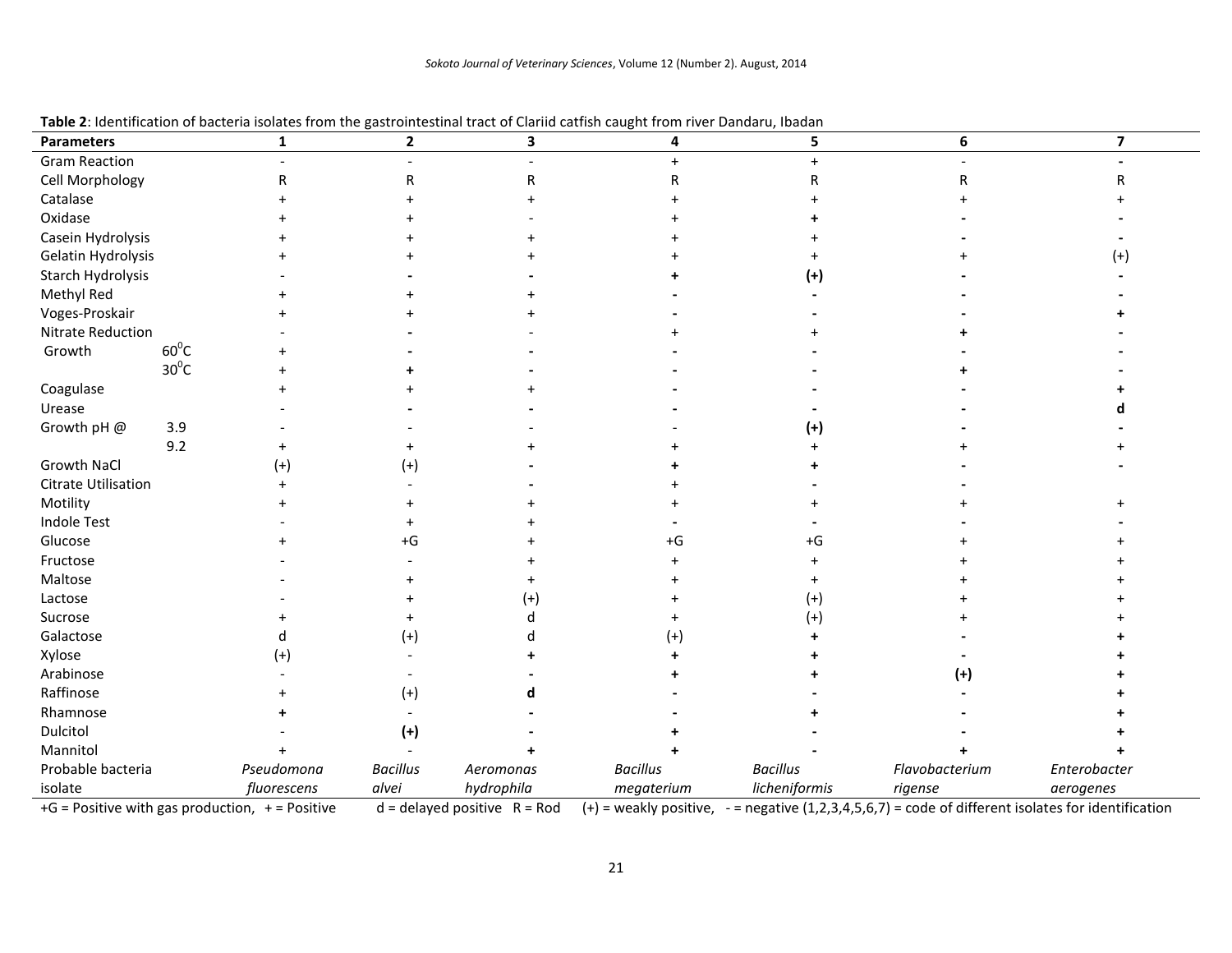| S/N | Spore conidia under microscope                                                                                                                                                          | <b>Cultural characteristics</b>                                                                                                                                                                                                                          | Probable fungi isolated |
|-----|-----------------------------------------------------------------------------------------------------------------------------------------------------------------------------------------|----------------------------------------------------------------------------------------------------------------------------------------------------------------------------------------------------------------------------------------------------------|-------------------------|
| 1.  | Conidia are large with radiating heads,<br>globose<br>and<br>irregularly<br>mostly<br>roughed.                                                                                          | Powdery black conidiosphores arising<br>broad<br>thick-walled,<br>long,<br>from<br>sometimes branched foot cells, it has<br>tall conidiophores.                                                                                                          | Aspergillus niger       |
| 2.  | Conidia react radiating a large number<br>of metulae support the phialide<br>conidia is globose, finely roughed.                                                                        | It is characteristically yellow, green<br>conidiosphores hyaline and rough<br>walled                                                                                                                                                                     | Aspergillus flavus      |
| 3.  | penicillin typically with an additional<br>divergent branch conidia globose and<br>coarsely wartly.                                                                                     | Colonies growing restrictedly with Penicillium atrovenetum<br>bright bluish-green, later deep greyish<br>blue conidial aerial; reveres the<br>diffusing<br>into<br>pigment<br>agar<br>conidiophore partly rough walled.                                  |                         |
| 4.  | Penicillin 2-3 staged branched with<br>numerous usually oppressed metulae,<br>conidia sub globose to ellipsoidal,<br>smooth-walled with aromatic odour,<br>fruity and suggesting apples | Colonies fast growing conidiosphores Penicillium espansum<br>in fresh isolated typically loosely<br>symematous, giving the colony a<br>zonate appearance colonies are light<br>green, reverse colorless yellow-brown<br>conidiophores are smooth-walled. |                         |

**Table 3:** Identification of fungi isolates from the gastrointestinal tract of Clariid catfish caught from river Dandaru, Ibadan

#### **Discussion**

The microflora isolated in the gut of captured *Clarias gariepinus* were similar to those of Jimoh *et al* (2009 a) and Jimoh *et al* (2009b) plausibly related to what is obtainable from their environment. Strom and Olafsen (1990) reported that bacteria are abundant in the environment in which fish live and it is therefore impossible to avoid them being a component of their diet. The bacteria entering along with the diet of fish during ingestion may adapt themselves in the gastro intestinal tract and form a symbiotic association within the digestive tract of fish in which large numbers of microbes are present (Trust *et al*., 1979; Rimmer & Wiebe 1987; Ringo & Strom 1994; Clements & Choat 1995) which is much higher than in the surrounding water indicating that the digestive tracts of fish provide favorable ecological niches for these organisms(Trust and Sparrow1974; Sakata 1990).Representatives of 25 bacteria genera have been reported as pathogens of freshwater or marine fish (Cameron, 2002). In the present study, the microbial load in the gut of captured *Clarias gariepinus* reported is in agreement

with earlier work by Mondal *et al.* (2008). Buras *et al*. (1987) reported that in general fish usually contain high numbers of bacteria (including pathogenic micro-organisms; Pseudomonas, Aeromonas, Salmonella etc.) in the digestive tract, gills and flesh. The bacteria isolated in the gastrointestinal tract of catfish were *Pseudomonas fluorescens, Bacillus spp, Aeromonas hydrophila, Flavobacterium rigense, Enterobacter aerogenes, Bacillus licheniformiis, Pseudomonas aeruginosa,.*  Haniffa and Abdulkader (2011) reported that bacteria especially motile aeromonads are frequently isolated from both healthy and diseased fish as well as from other aquatic animals. *Pseudomonas* and *Flavobactrium* have been implicated in spoilage of fish and *Aspergillus* is associated with disease outbreak in fish (Alabi, 1989; Okaeme *et al* 1988; Olayemi *et al* 1990). The results of this study indicated that microflora can be obtained from the gastro intestinal tract of catfish which may not only be pathogenic to fish but when consumed by man can cause disease.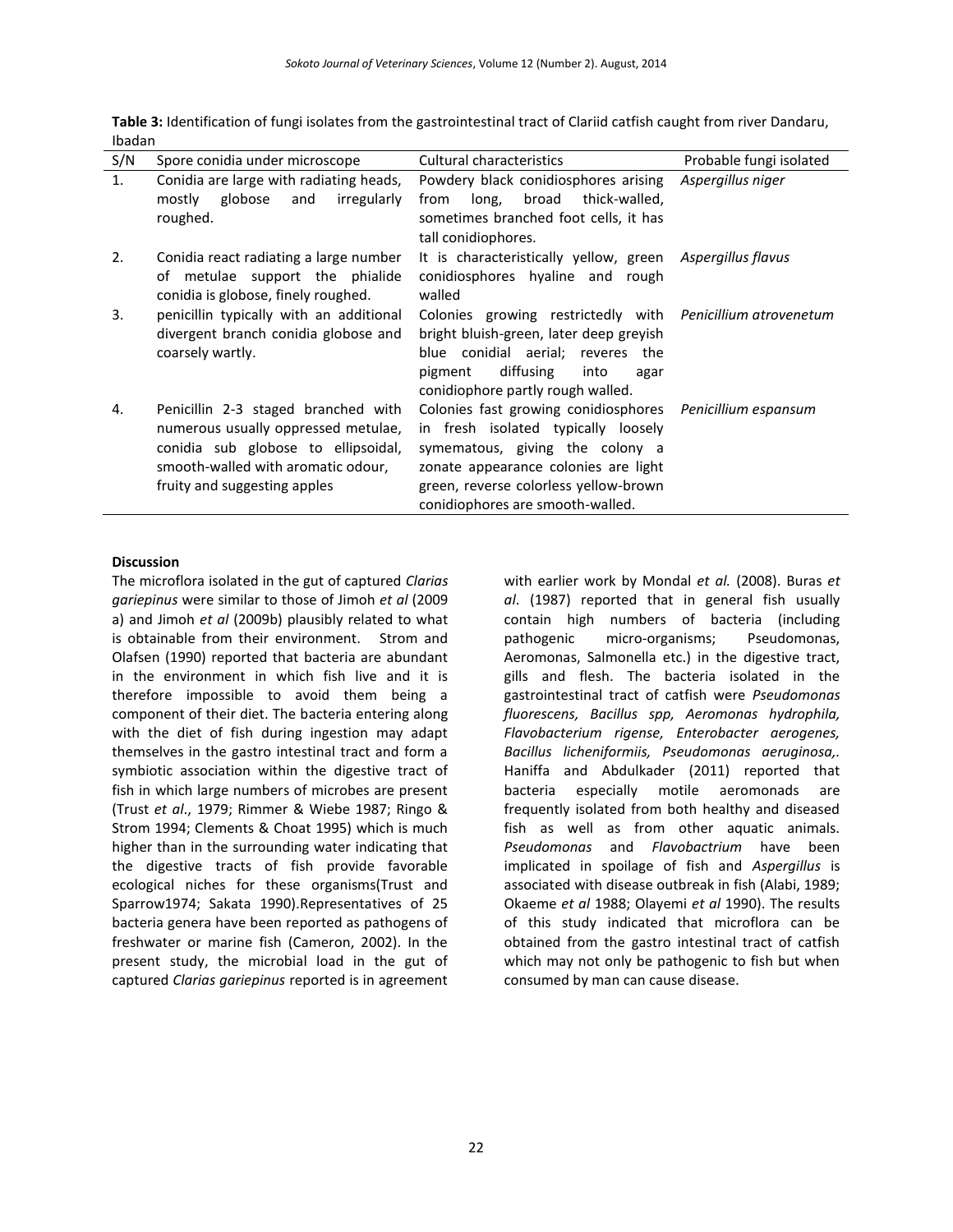#### **References**

- Alabi RO (1989). Mycology and National Development. Mobilization of fungi products for life abundant. Inaugural Lecture 10.University of Ilorin.Pp 36.
- Beaugerie L & Petit JC (2004). Microbial gut Interaction in Health and Disease. Antibiotics associated diarrhea. *Best Practice and Research clinical Gastro Enterology,* **18**(2): 337- 352.
- Buras N, Duek L, Niv S, Hepher B and Sandbank E. (1987). Microbiological aspects of fish grown in treated waste water. *Water Research*, **21**(1):1-10.
- Cameron A (2002). *Survey Toolbox for Aquatic Animal Disease. A Practical Manual and Software Package*. Australian Centre for International Agriculture research, Canberra, Pp 375.
- Claus D (1992). A standardized gram-staining procedure. *Journal of Microbiolology and Biotechnology*, **8**(4):451-452.
- Clements KD & Choat JH **(**1995). Fermentation in tropical marine herbivorous fishes. *Physiology and Zoology,* **68**(3):355–378.
- Guarner F & Malagelada JR (2003a): Gut flora in Health and Disease. *The Lancet,* **361** (9356): 512- 519.
- Guarner F & Malagelada JR (2003b).Role of bacteria in experimental colitis.**17** (5): 793–804.
- Haniffa MA & AbdulKader KP (2011). Haematological changes in *Channa striatus* experimentally infected by *Aeromonas hydrophila*. *Bioresource Bulletin*, **1**(4): 246-253.
- Harrigan WF & McCance ME (1976)*. Laboratory methods in food and dairy microbiology*. Academic press, London, Pp 452
- Holt JG, Krieg NR, Sneath PH, Staley JT & Williams ST (1994). *Bergey's manual of determinative bacteriology, 9th edition*. Baltimore, Md: The Williams & Wilkins Co, Pp 787.
- Jimoh WA, Jabar MB, Adeleke MA & Bello BK (2009a). Diversity and microbial load of fungi isolates of the gut sections of captured and cultured *Clarias gariepinus* in Abeokuta, South Western Nigeria. *Journal of Field Aquatic Studies,***5**:54-60.
- Jimoh WA, Jabar MB, Adeleke MA & Bello BK (2009b). Bacterial isolates in the different gut regions of captured and cultured *Clarias gariepinus* in Abeokuta North Local Government. *Nigerian Journal of Fisheries,*  **6**(1&2): 63-70.
- Kabata Z (1985). *Parasites and diseases of fish cultured in the tropics*. Taylor and Francis publication, London, Pp 92- 107.
- Lio-Po GD, Albright LJ & Alapide-Tendencia EV (1992). *Aeromonas hydrophila* in the epizootic ulcerative syndrome (EUS) of snakehead (*Ophicephalus striatus*) and catfish (*Clarias batrachus*): Quantitative estimation in natural infection and experimental induction of dermo-muscular necrotic lesion. In*: Diseases in Asian aquaculture I. Fish Health Section Shariff M, Subasinghe RP, Arthur JR, editors)*, Asian Fisheries Society Manila, Pp 461–474.
- Mondal S, Roy T, Sec SK & Ray AK (2008). Distribution of enzyme-producing bacteria in the digestive tracts of some freshwater fish. *Acta Ichthyologica Piscatoria,* **38**(1):1-8.
- O'Hara AM & Shanahan F (2006). The gut flora as a forgotten organ. EMBO Report **7**(7):688- 693.
- Okaeme AN, Obiekezie AI, Lehman J, Antai EE, & Madu CT (1988). Parasites and Diseases of Cultured Fish of Lake Kainji Area. *Nigeria. Journal of fish Biology*, **32**: 479-481.
- Olayemi AB, Adedayo O & Ojo AO (1990). Microbiological studies on freshwater fishes from the Asa River, Ilorin, Nigeria. *Journal of Aquaculture in the Tropics,* **5**: 139-139.
- Onions AHS, Allsopp D & Eggins HOW (1981). *Smiths Introduction to Industrial Mycology*. Edward Arnold, London, Pp 389.
- Rimmer DW & Wiebe WJ (1987). Fermentative microbial digestion in herbivorous fishes. *Journal of Fish Biology,* **31**(): 229–236.
- Ringo E & Strom E (1994). Microflora of Arctic charr, *Salvelinus alpinus* (L.). I. The gastrointestinal microflora of free-living fish and the effect of diet and salinity on intestinal microflora. *Aquaculture and Fisheries Management,* **25**: 623–629.
- Sakata T (1990). Microflora in the digestive tract of fish and shell-fish. In*: Microbiology in poecilotherms [sic] (Lésel R, editor).* Elsevier Science, Amsterdam, Pp 171–176.
- Sears CL (2005). A Dynamic Partnership: celebrating our gut flora. *Anaerobe,* **11**(5):247- 251.
- Seeley HW (Jnr) & PJ Van Demark. (1972). *Microbes in action- a laboratory manual of Microbiology*. Freeman, San Francisco, Pp 361.